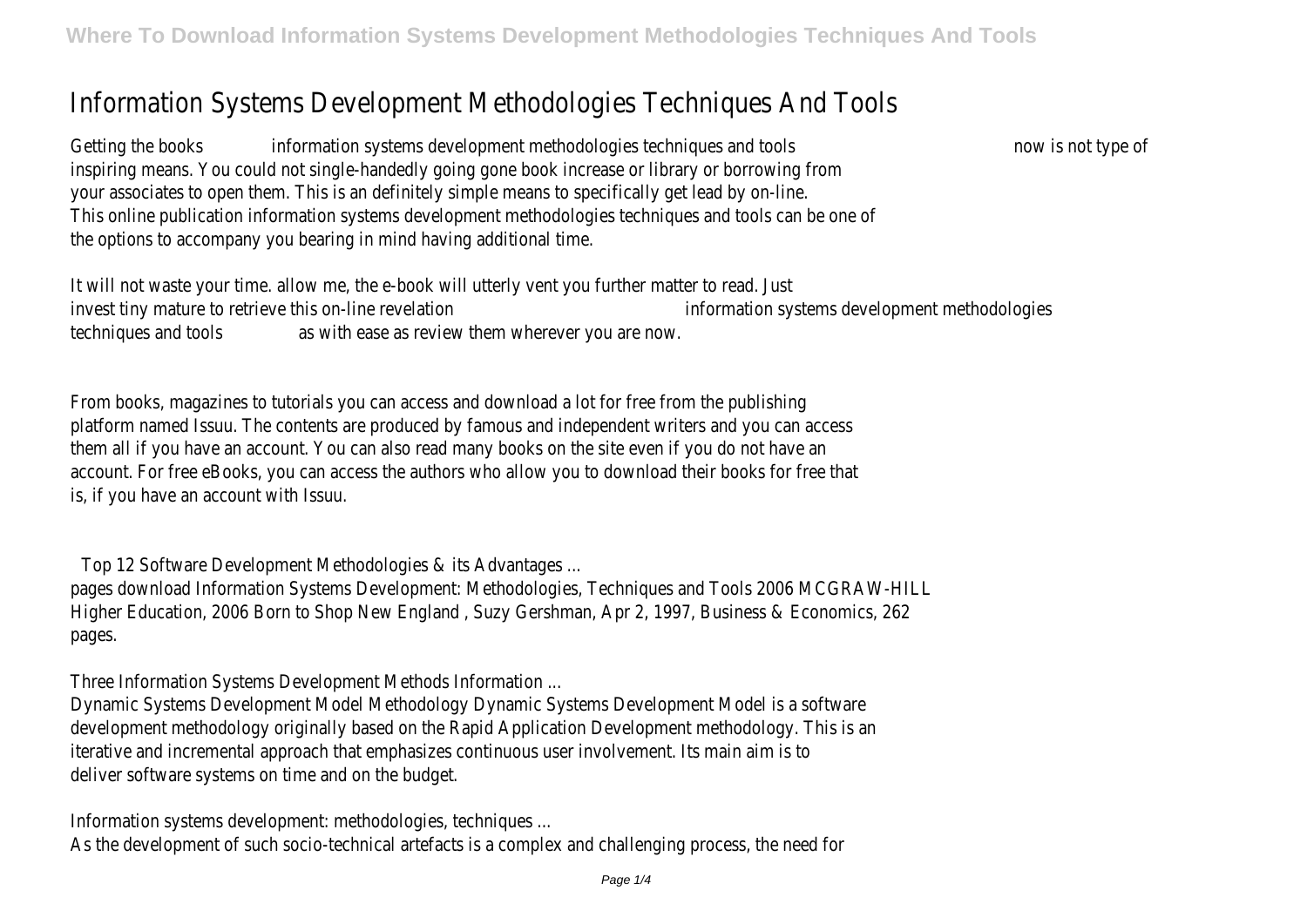adopting systematic engineering approaches, i.e. engineering methodologies or information ...

INFORMATION SYSTEMS DEVELOPMENT: METHODOLOGIES, TECHNIQUES ...

Although, every information systems development method has its own special way of approaching each stage of the ISDM process. Thus, the information system development method that exist include: Agile, SSM, SSADM, RAD, PRINCE, Spiral, SDLC, Waterfall, Object oriented, XP etc (Banks & Wood-Harper, 2005).

Information Systems Development Methodologies Techniques Academia.edu is a platform for academics to share research papers.

Chapter 10: Information Systems Development – Information ...

Information systems development methodologies 1. 'In the Name of Kind ALLAH' Information Systems Fereshte Shabany Moghadam f\_sh\_moghadam@yahoo.com Amir-Kabir University of Technology Tehran, Iran Department of Industrial Engineering 2.

Systems development life cycle - Wikipedia

The interviews revealed the use of development techniques such as Joint Application Development (JAD), Rapid Application Development (RAD), Prototyping, Data and Process Modelling, Object Orientation (OO), and tools such as Computer-Aided Software Engineering (CASE), and various in-house and commercial methodologies such as Systems Development Life Cycle (SDLC), Information Engineering Methodology (IE), 00 Meth odology, and Structured Systems Analysis Design Methodology (SSADM) to support ...

12 Best Software Development Methodologies with Pros & Cons

10 Chapter 10: Information Systems Development . Dave Bourgeois and David T. Bourgeois. Please note, there is an updated edition of this book available at https://opentextbook.site.If you are not required to use this edition for a course, you may want to check it out.

Information Systems Development: Methodologies, Techniques ...

on Information Systems, 1999 Information Systems Development Methodologies: Are you being served? Michael Boahene Simsion Bowles and Associates Melbourne, Australia Abstract The scope of practitioners' concerns in the development of information systems is not being adequately addressed by current SDLC based methodologies.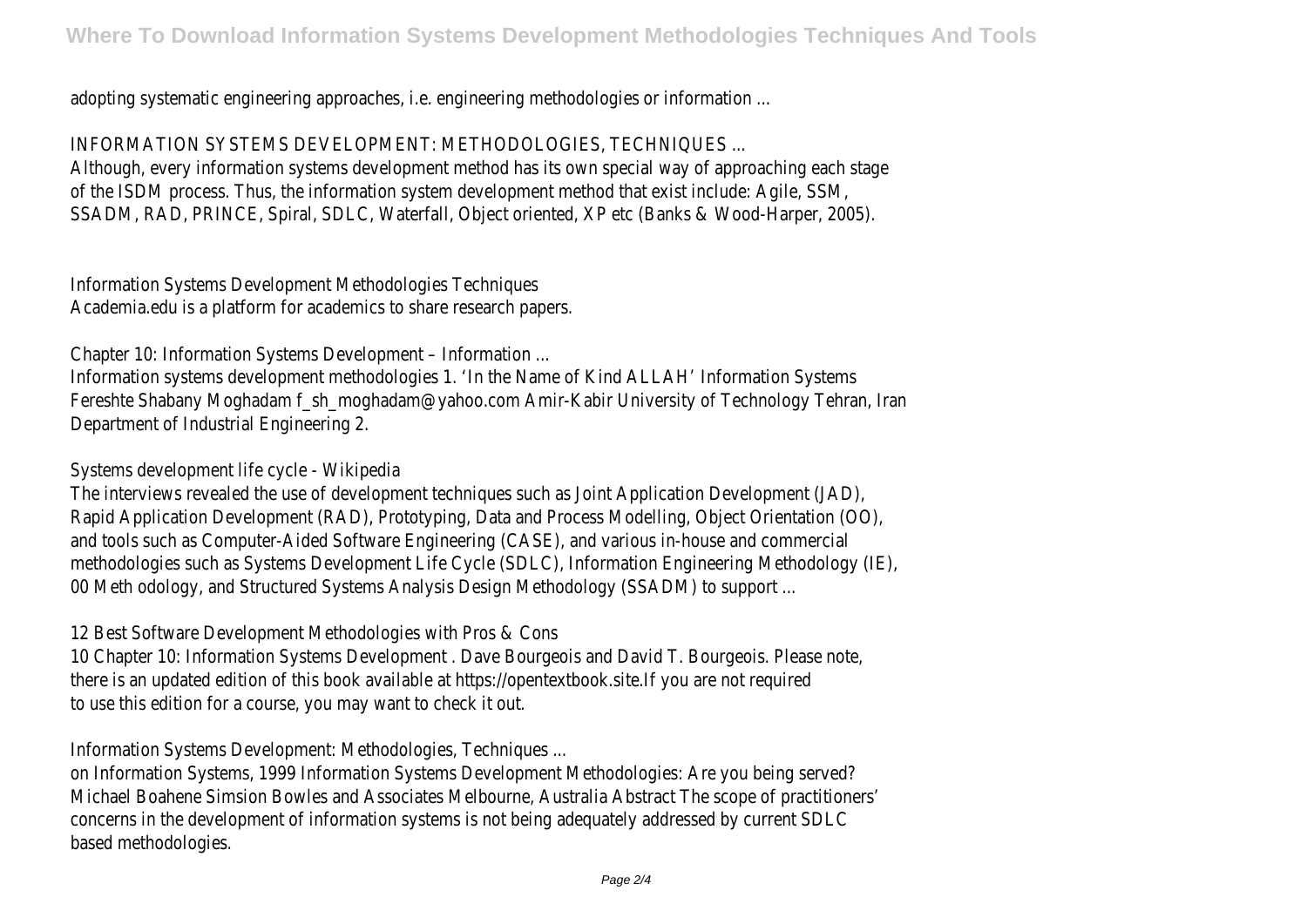Software development process - Wikipedia

System development methodologies are promoted as a means of improving the management and control of the software development process, structuring and simplifying the process, and standardizing the development process and product by specifying activities to be done and techniques to be used.

Systems Development Methods and Tools - Video & Lesson ...

Information Systems Development: Methodologies, Techniques, and Tools (Information Systems Series) ... What Avison and Fitzgerald propose is trying to understand the circumstances of why and how particular methodologies of information systems develop bring the entire system into perspective. ... Any criticism of Avison and Fitzgerald's book ...

Information systems development methodologies: a ...

This work examines technological and research advances in information system development. It provides extensive coverage of methodologies, techniques and tools, but treats each one discretely ...

Information systems development: methodologies, techniques ...

Most modern development processes can be vaguely described as agile. Other methodologies include waterfall, prototyping, iterative and incremental development, spiral development, rapid application development, and extreme programming.

Information Systems Development Methodologies: Are you ...

Developing Web Information Systems brings together traditional system development methods that have been taught for many years on information systems and computer science courses with web/e ...

Information systems development methodologies

A system development project includes a number of different phases, such as feasibility analysis, requirements analysis, software design, software coding, testing and debugging, installation and...

## Use of System Development Methodologies

In systems engineering, information systems and software engineering, the systems development life cycle (SDLC), also referred to as the application development life-cycle, is a process for planning, creating, testing, and deploying an information system. The systems development life cycle concept applies to a range of hardware and software configurations, as a system can be composed of ...